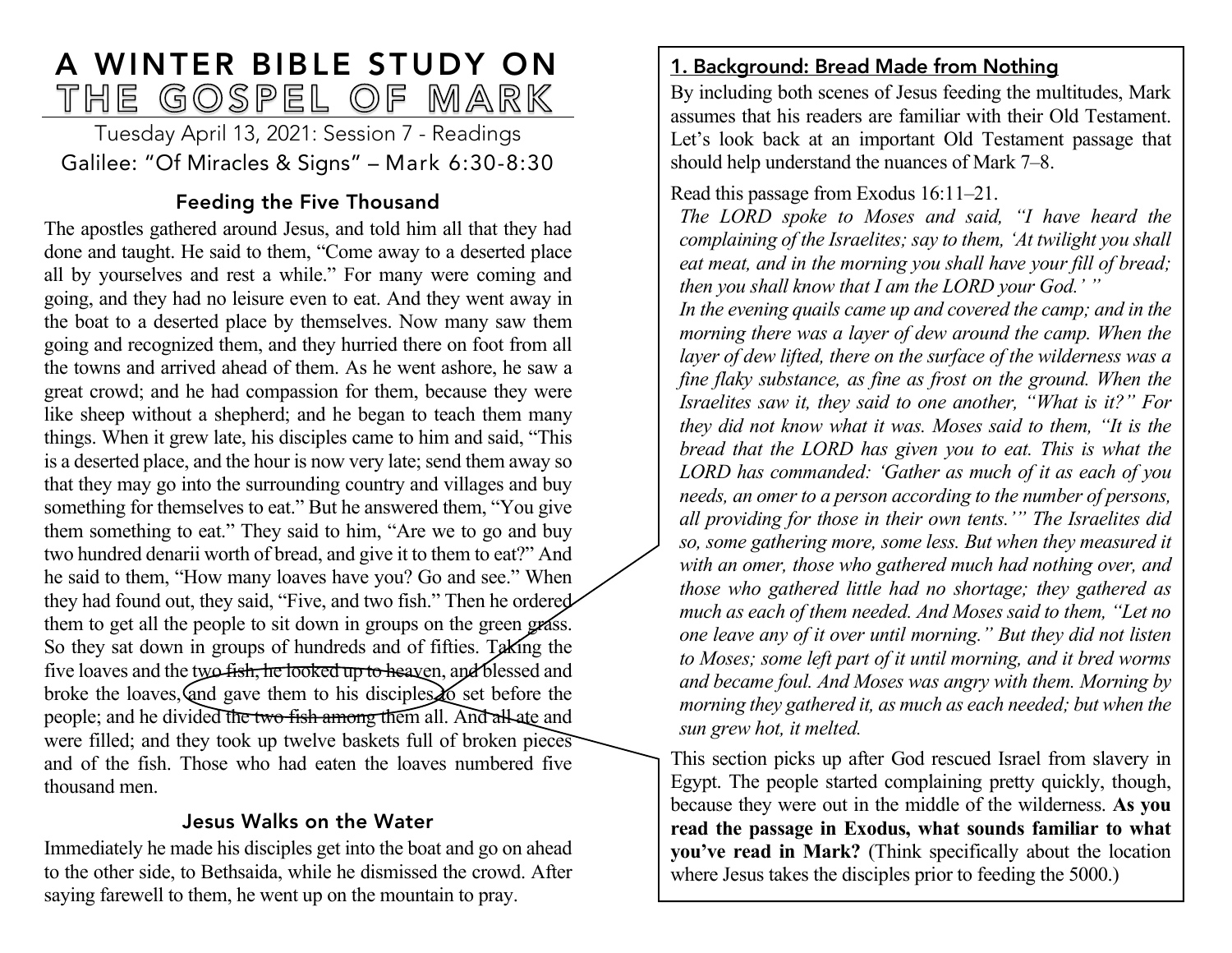1. Background: Bread Made from Nothing (Continued) **What do you think the people eating the bread Jesus had just multiplied would have thought? If Jesus is re-creating the something-out-of-nothing provision that Israel saw in the wilderness, what does that say about Jesus?**

Jesus's provision through miraculous bread should immediately clue us in to two things: First, Jesus is God in-the-flesh and he will provide for his followers. But second, he's not about simply satisfying our cravings. Asthe passage in Exodus goes on, God's frustration with Israel grows because, rather than trust him to provide, they ignore his instructions and try to take advantage of his provisions.

In the same way, Mark presents the Pharisees in chapter 7 as also taking advantage of God's generosity, using their own legal traditions to ignore caring for elderly parents.

So, as you sit down to eat your next meal, stop and pray for a moment. In your prayer celebrate the provision that Jesus offers you—not just in the food you're about to eat, but also in the resources you need to be about his mission.

When evening came, the boat was out on the sea, and he was alone on the land. When he saw that they were straining at the oars against an adverse wind, he came towards them early in the morning, walking on the sea. He intended to pass them by. But when they saw him walking on the sea, they thought it was a ghost and cried out; for they all saw him and were terrified. But immediately he spoke to them and said, "Take heart, it is I; do not be afraid." Then he got into the boat with them and the wind ceased. And they were utterly astounded, for they did not understand about the loaves, but their hearts were hardened.

#### Healing the Sick in Gennesaret

When they had crossed over, they came to land at Gennesaret and moored the boat. When they got out of the boat, people at once recognized him, and rushed about that whole region and began to bring the sick on mats to wherever they heard he was. And wherever he went, into villages or cities or farms, they laid the sick in the marketplaces, and begged him that they might touch even the fringe of his cloak; and all who touched it were healed.

# Chapter 7: The Tradition of the Elders

Now when the Pharisees and some of the scribes who had come from Jerusalem gathered around him, they noticed that some of his disciples were eating with defiled hands, that is, without washing them. (For the Pharisees, and all the Jews, do not eat unless they thoroughly wash their hands, thus observing the tradition of the elders; and they do not eat anything from the market unless they wash it; and there are also many other traditions that they observe, the washing of cups, pots, and bronze kettles.) So the Pharisees and the scribes asked him, "Why do your disciples not live according to the tradition of the elders, but eat with defiled hands?"

# 2. Background: Ceremonial Cleanness

The Pharisees attacked Jesus and his followers for eating without first washing their hands. Mothers everywhere may applaud them, but Jesus rebuked them. Why? The Pharisees were focused on the wrong thing. They were not so much concerned about cleanliness—as in, not carrying dirt or germs—but rather cleanness, a term describing ritual suitability.

The concept of cleanness goes back to the Law of Moses, in which God instituted conditions on how he could be approached. To be in God's presence, a person needs to be in a state of holiness. A person who is clean is in a state of holiness; therefore, becoming clean is essential for entering into the presence of God. Likewise, anything that makes a person unclean separates that person from God.

Generally, anything associated with health or life would be designated as clean. For example, a perfect one-year-old lamb was an acceptable sacrifice, but a lamb that was lame—or nearer to death, less than perfect—was unacceptable. If something or someone was unhealthy or associated with death, they were …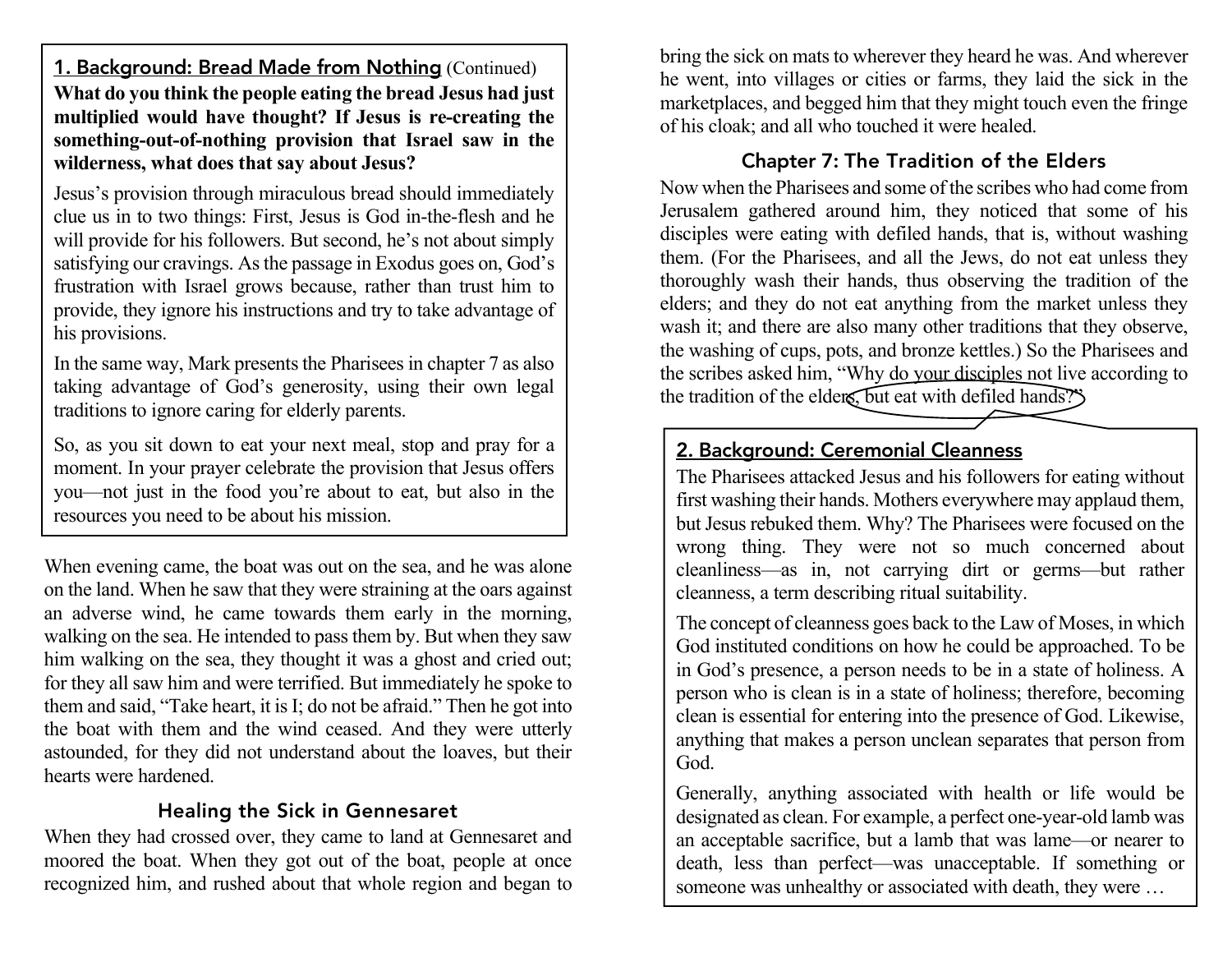#### 2. Background: Ceremonial Cleanness (Continued)

unclean. Skin diseases, illnesses, touching a corpse, or participating in sinful activities all could make a person temporarily unclean.

An unclean person could go through a process to become clean make a suitable sacrifice (Leviticus 1:3– 17), allow the right amount of time to pass (Lev. 15:19), participate in a symbolic ceremony, such as a ritual washing (Exodus 30:17–21). This was likely what the apostles did not do before eating, prompting the Pharisees' complaint.

In the Gospels, we see Jesus change the rules: he touched the unclean personally to cleanse and purify them, illustrating that he holds the power to transform the lives of individuals. Jesus's touch healed or restored dead people (Mark 5:21–24, 35–43), those with skin diseases (Mark 1:40–45), even those suffering an unnatural blood flow (Mark 5:25–34) to a state of cleanness.

In Mark 7:15, Jesus proclaimed that nothing going into a person can make that individual unclean—only things coming out of a person. In this passage Jesus abolished the defiling physical and animal aspects that made a person unclean.

He confronted the religious leaders by exposing their hypocrisy: they were very concerned about how the people followed every tiny regulation, which could be trumpeted about to show their "righteousness." They were too busy looking good to prioritize actually doing good: they were neglecting the commandments of God to love their neighbors, honor their parents, uphold justice, protect the vulnerable. It's easy to mask our inner motivations with outward activities. Take time to reflect: is this your faith life?

He said to them, "Isaiah prophesied rightly about you hypocrites, as it is written, 'This people honors me with their lips, but their hearts are far from me; in vain do they worship me,

teaching human precepts as doctrines.' You abandon the commandment of God and hold to human tradition." Then he said to them, "You have a fine way of rejecting the commandment of God in order to keep your tradition! For Moses said, 'Honor your father and your mother'; and, 'Whoever speaks evil of father or mother must surely die.' But you say that if anyone tells father or mother, 'Whatever support you might have had from me is Corban' (that is, an offering to God)— then you no longer permit doing anything for a father or mother, thus making void the word of God through your tradition that you have handed on. And you do many things like this."

Then he called the crowd again and said to them, "Listen to me, all of you, and understand: there is nothing outside a person that by going in can defile, but the things that come out are what defile." When he had left the crowd and entered the house, his disciples asked him about the parable. He said to them, "Then do you also fail to understand? Do you not see that whatever goes into a person from outside cannot defile, since it enters, not the heart but the stomach, and goes out into the sewer?" (Thus he declared all foods clean.) And he said, "It is what comes out of a person that defiles. For it is from within, from the human heart, that evil intentions come: fornication, theft, murder, adultery, avarice, wickedness, deceit, licentiousness, envy, slander, pride, folly. All these evil things come from within, and they defile a person."

#### The Syrophoenician Woman's Faith

From there he set out and went away to the region of Tyre. He entered a house and did not want anyone to know he was there. Yet he could not escape notice, but a woman whose little daughter had an unclean spirit immediately heard about him, and she came and bowed down at his feet. Now the woman was a Gentile, of Syrophoenician origin. She begged him to cast the demon out of her daughter. He said to her, "Let the children be fed first, for it is not fair to take the children's food and throw it to the dogs." But she answered him, "Sir, even the dogs under the table eat the children's crumbs." Then he said to her, "For saying that, you may go—the demon has left your daughter." So she went home, found the child lying on the bed, and the demon gone.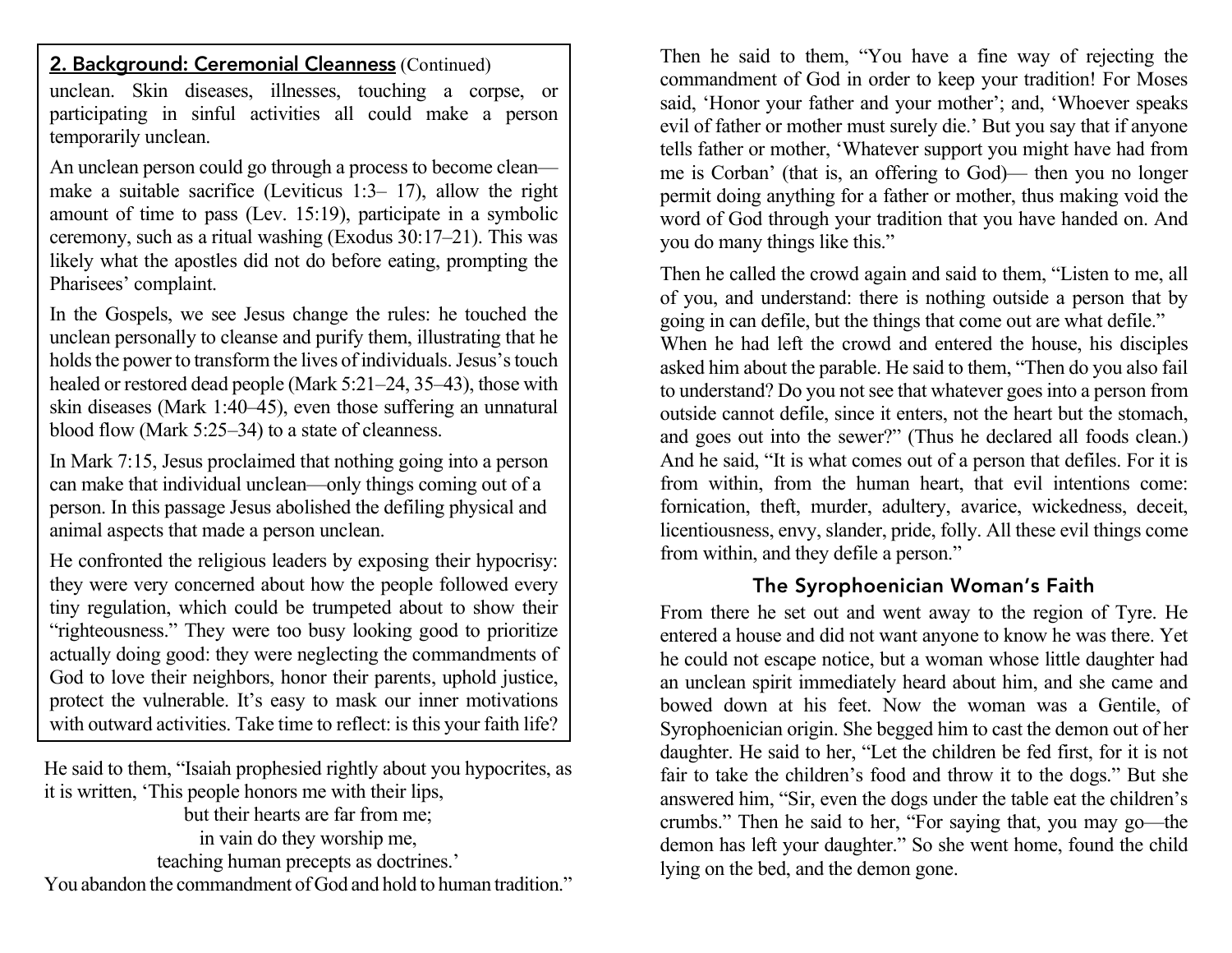#### Jesus Cures a Deaf Man

Then he returned from the region of Tyre, and went by way of Sidon towards the Sea of Galilee, in the region of the Decapolis. They brought to him a deaf man who had an impediment in his speech; and they begged him to lay his hand on him. He took him aside in private, away from the crowd, and put his fingers into his ears, and he spat and touched his tongue. Then looking up to heaven, he sighed and said to him, "Ephphatha," that is, "Be opened." And immediately his ears were opened, his tongue was released, and he spoke plainly. Then Jesus ordered them to tell no one; but the more he ordered them, the more zealously they proclaimed it. They were astounded beyond measure, saying, "He has done everything well; he even makes the deaf to hear and the mute to speak."

#### Chapter 8: Feeding the Four Thousand

In those days when there was again a great crowd without anything to eat, he called his disciples and said to them, "I have compassion for the crowd, because they have been with me now for three days and have nothing to eat. If I send them away hungry to their homes, they will faint on the way—and some of them have come from a great distance." His disciples replied, "How can one feed these people with bread here in the desert?" He asked them, "How many loaves do you have?" They said, "Seven." Then he ordered the crowd to sit down on the ground; and he took the seven loaves, and after giving thanks he broke them and gave them to his disciples to distribute; and they distributed them to the crowd. They had also a few small fish; and after blessing them, he ordered that these too should be distributed. They ate and were filled; and they took up the broken pieces left over, seven baskets full. Now there were about four thousand people. And he sent them away. And immediately he got into the boat with his disciples and went to the district of Dalmanutha.

#### The Demand for a Sign

The Pharisees came and began to argue with him, asking him for a sign from heaven, to test him. And he sighed deeply in his spirit and said, "Why does this generation ask for a sign? Truly I tell you, no sign will be given to this generation." And he left them, and getting into the boat again, he went across to the other side.

#### The Yeast of the Pharisees and of Herod

Now the disciples had forgotten to bring any bread; and they had only one loaf with them in the boat. And he cautioned them, saying, "Watch out—beware of the yeast of the Pharisees and the yeast of Herod." They said to one another, "It is because we have no bread." And becoming aware of it, Jesus said to them, "Why are you talking about having no bread? Do you still not perceive or understand? Are your hearts hardened? Do you have eyes, and fail to see? Do you have ears, and fail to hear? And do you not remember? When I broke the five loaves for the five thousand, how many baskets full of broken pieces did you collect?" They said to him, "Twelve." "And the seven for the four thousand, how many baskets full of broken pieces did you collect?" And they said to him, "Seven." Then he said to them, "Do you not yet understand?"

#### Jesus Cures a Blind Man at Bethsaida

They came to Bethsaida. Some people brought a blind man to him and begged him to touch him. He took the blind man by the hand and led him out of the village; and when he had put saliva on his eyes and laid his hands on him, he asked him, "Can you see anything?" And the man looked up and said, "I can see people, but they look like trees, walking." Then Jesus laid his hands on his eyes again; and he looked intently and his sight was restored, and he saw everything clearly. Then he sent him away to his home, saying, "Do not even go into the village."

#### Peter's Declaration about Jesus

Jesus went on with his disciples to the villages of Caesarea Philippi; and on the way he asked his disciples, "Who do people say that I am?" And they answered him, "John the Baptist; and others, Elijah; and still others, one of the prophets." He asked them, "But who do you say that I am?" Peter answered him, "You are the Messiah." And he sternly ordered them not to tell anyone about him.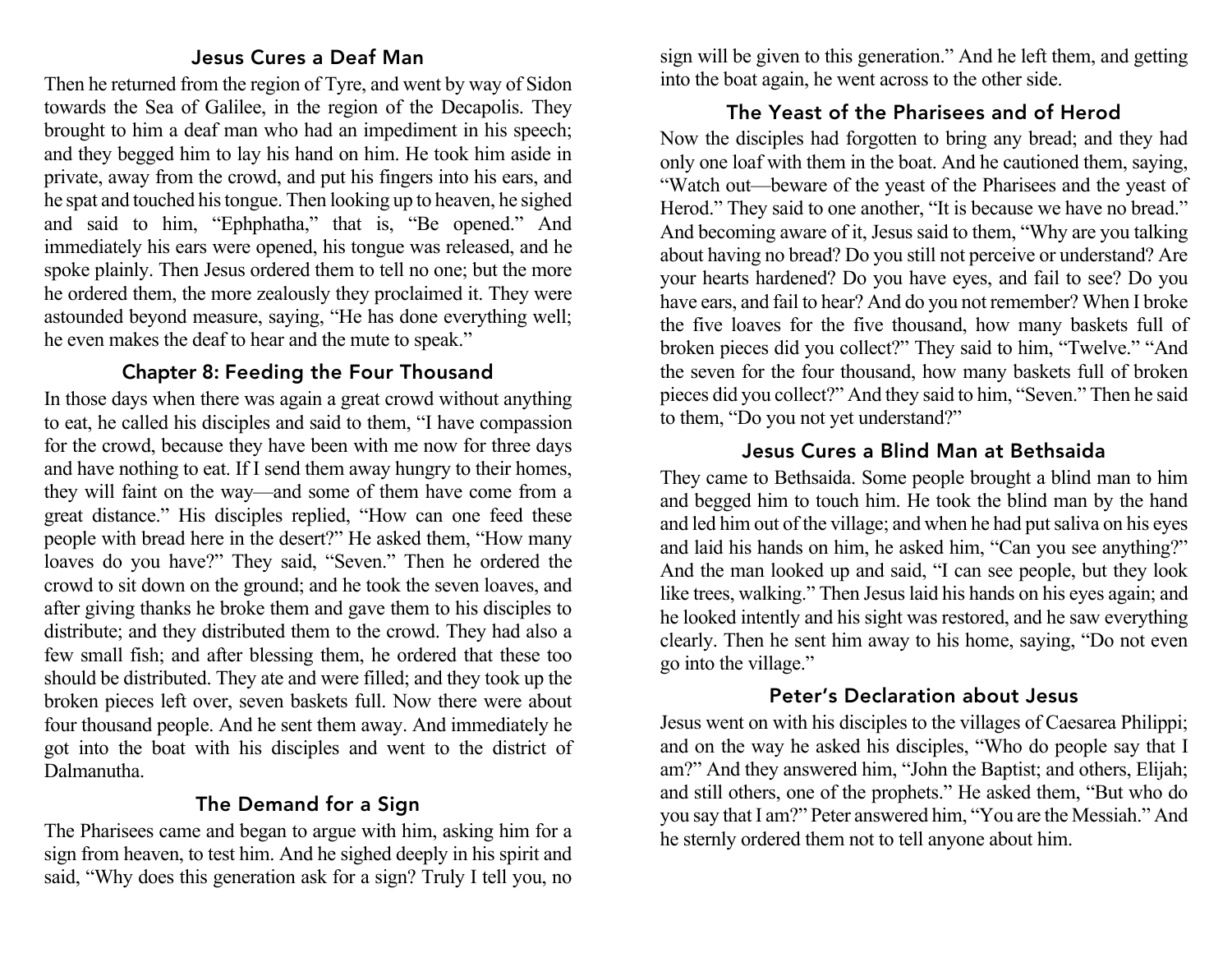# BACKGROUND ON THE GOSPEL OF MARK

# Commentary on Mark 6:30-34, 53-56

#### By: Mark G. Vitalis Hoffman

ThisGospel reading begins with an account of the disciples' return after they had been previously sent out by Jesus in Mark 6:6-13, and follows the unpleasantness of John's beheading described in Mark 6:14-29.

Verses 30-34 are the introduction to the "Feeding of the Five Thousand" account in Mark 6:35-44 and the incident when Jesus walked on the water in Mark 6:45-52. However, we skip over those two great stories. (I imagine these texts are omitted because they are included in Year A when Matthew 14:13-21 and 14:22-33 are read.)

Instead, we get verses 53-56 which provide a brief account of Jesus' healing ministry, before the purity controversy begins in Mark 7:1. All in all, there is not much substance with which to work in these verses. Still, I found three points which interested me. You will have to find your own poem.

# Give It a Rest

In a Gospel which is so fast-paced and where so many things happen "immediately," it is a striking shift in verse 31 when Jesus tells the disciples to get away by themselves to rest. No doubt you could say something about the importance of rest and maybe even tie it into a Sabbath concept.

Unfortunately though, such messages often sound more like good advice than the Good News. Besides, we find out in verses 33-34 that Jesus and the disciples never get their little vacation. (For Jesus, after presumably three years of ministry, he would have to die to get three days of rest in the tomb!)

It may be a small point, but we do see that the success of the disciples in their ministry is not measured simply by how much they accomplish. Having been out on their own, now they are called back to Jesus. It is the same with the Gospel. It's not a matter of how much we accomplish, but a matter of our relationship with the Lord.

# What to Do for Sheep without a Shepherd

Mark 6:34 is one of my favorite passages in the Bible. It reads, "As he went ashore, he saw a great crowd; and he had compassion for them, because they were like sheep without a shepherd."

We've seen similar scenes in Mark. This time the large crowd impinges upon Jesus and the disciples' plan for a little rest, but still Jesus has compassion. (The Greek used here is *splagchnizomai*, a great word denoting sympathy, mercy, and loving concern.)

Why does Jesus have compassion on them? "Because "they were like sheep without a shepherd." That is such a poignant and powerful image, and I suspect many of us often feel like we are in that position.

In chapter 10 of the Gospel of John, this image will be elaborated with the reflection on what it means for Jesus to be the Good Shepherd. For John, it ties in with Jesus being the one who knows and is known by the sheep. Most importantly, the Good Shepherd lays down his life for the sheep.

If that is the case, then what would it look like for Jesus to show compassion to these "shepherdless" sheep in Mark? You might be anticipating something like how Jesus healed their sick and took the children into his arms. But that's not what the text says here. What does Jesus do? "And he began to teach them many things" (Mark 6:34).

Okay, it's true, my calling is to be a teacher in the Church, so you can see why I like this verse! But it really is a remarkable way of thinking about ministry. In fact, I've worked with Christian educators to help them understand education as an expression of compassionate evangelism.

Yes, there are all sorts of ways we can express compassion by attending to the pressing physical needs people have, but it is just as important for us to be educating them by clearly and faithfully speaking the Gospel.

# Recognizing Jesus

In verse 53, Mark states that Jesus and the disciples landed at Gennesaret on the northwest shore of the Sea of Galilee (also known